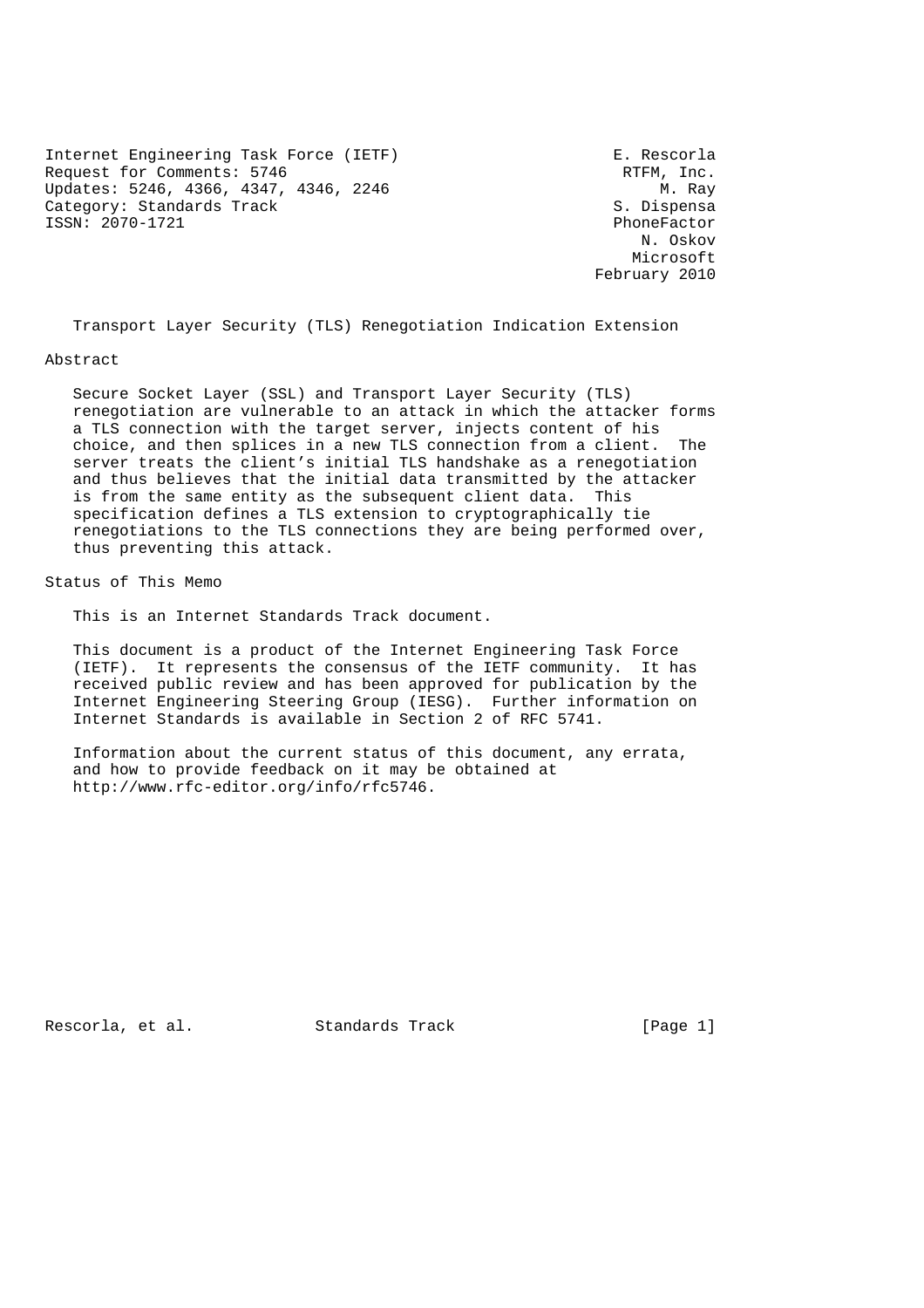## Copyright Notice

 Copyright (c) 2010 IETF Trust and the persons identified as the document authors. All rights reserved.

 This document is subject to BCP 78 and the IETF Trust's Legal Provisions Relating to IETF Documents (http://trustee.ietf.org/license-info) in effect on the date of publication of this document. Please review these documents carefully, as they describe your rights and restrictions with respect to this document. Code Components extracted from this document must include Simplified BSD License text as described in Section 4.e of the Trust Legal Provisions and are provided without warranty as described in the Simplified BSD License.

Table of Contents

| 2.1              | Conventions Used in This Document 4                      |  |  |  |  |  |
|------------------|----------------------------------------------------------|--|--|--|--|--|
| $\overline{3}$ . |                                                          |  |  |  |  |  |
|                  |                                                          |  |  |  |  |  |
|                  |                                                          |  |  |  |  |  |
|                  | 3.3. Renegotiation Protection Request Signaling Cipher   |  |  |  |  |  |
|                  |                                                          |  |  |  |  |  |
|                  |                                                          |  |  |  |  |  |
|                  | 3.5. Client Behavior: Secure Renegotiation 7             |  |  |  |  |  |
|                  | 3.6. Server Behavior: Initial Handshake 7                |  |  |  |  |  |
|                  | 3.7. Server Behavior: Secure Renegotiation  8            |  |  |  |  |  |
|                  |                                                          |  |  |  |  |  |
|                  |                                                          |  |  |  |  |  |
|                  | 4.2. Client Behavior: Legacy (Insecure) Renegotiation 10 |  |  |  |  |  |
|                  |                                                          |  |  |  |  |  |
|                  | 4.4. Server Behavior: Legacy (Insecure) Renegotiation 11 |  |  |  |  |  |
|                  |                                                          |  |  |  |  |  |
| 5 <sub>1</sub>   |                                                          |  |  |  |  |  |
| б.               |                                                          |  |  |  |  |  |
| 7.               |                                                          |  |  |  |  |  |
|                  |                                                          |  |  |  |  |  |
|                  |                                                          |  |  |  |  |  |
|                  |                                                          |  |  |  |  |  |

Rescorla, et al. Standards Track [Page 2]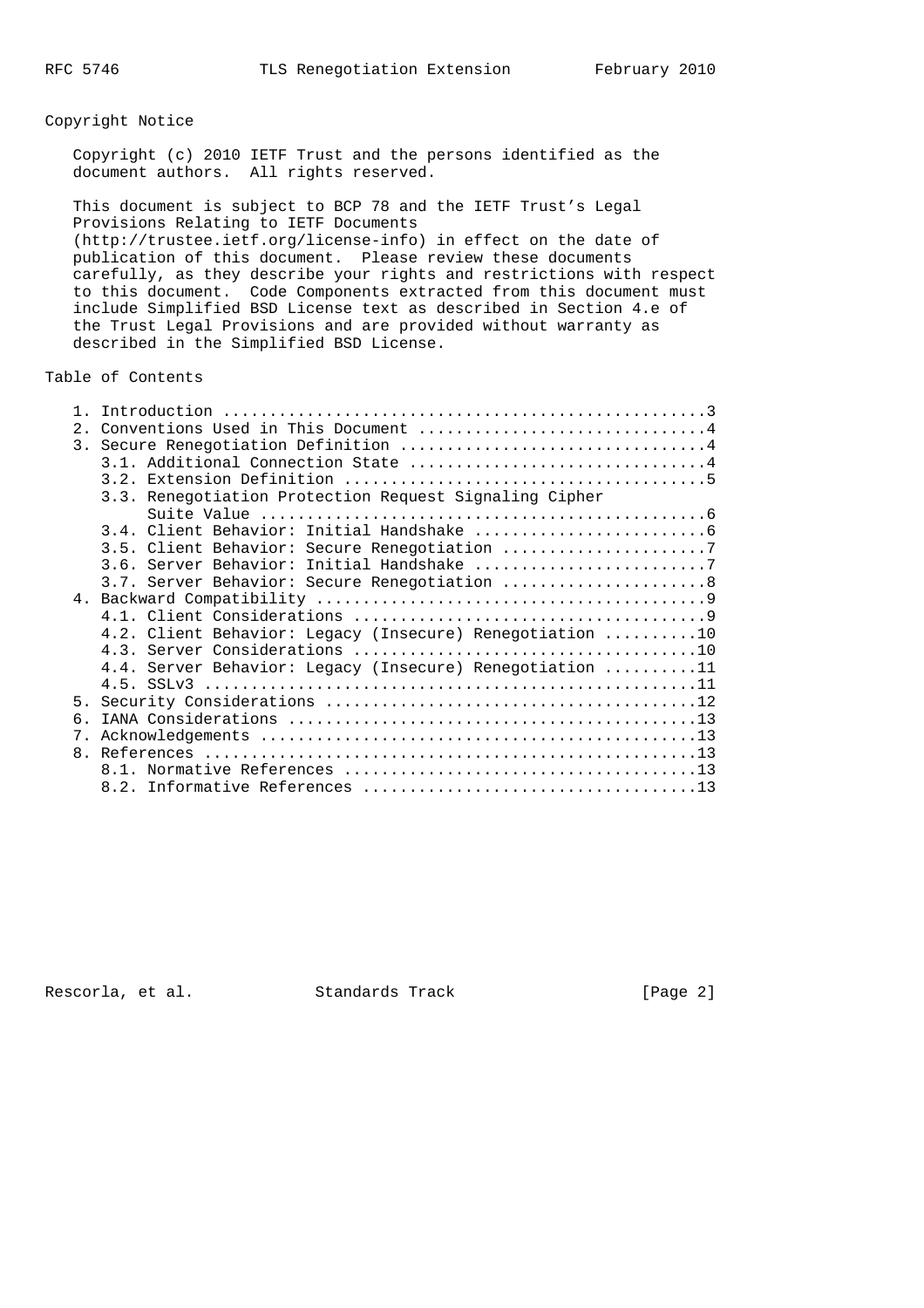## 1. Introduction

 TLS [RFC5246] allows either the client or the server to initiate renegotiation -- a new handshake that establishes new cryptographic parameters. Unfortunately, although the new handshake is carried out using the cryptographic parameters established by the original handshake, there is no cryptographic binding between the two. This creates the opportunity for an attack in which the attacker who can intercept a client's transport layer connection can inject traffic of his own as a prefix to the client's interaction with the server. One form of this attack [Ray09] proceeds as shown below:

| Client                                        | Attacker                                  |  |  | Server                             |
|-----------------------------------------------|-------------------------------------------|--|--|------------------------------------|
|                                               |                                           |  |  |                                    |
| $\leftarrow$ ---------- Handshake ----------> |                                           |  |  |                                    |
|                                               |                                           |  |  | <======= Initial Traffic ========> |
| ____________________________                  | Handshake =============================== |  |  |                                    |
|                                               |                                           |  |  |                                    |
|                                               |                                           |  |  |                                    |

 To start the attack, the attacker forms a TLS connection to the server (perhaps in response to an initial intercepted connection from the client). He then sends any traffic of his choice to the server. This may involve multiple requests and responses at the application layer, or may simply be a partial application layer request intended to prefix the client's data. This traffic is shown with == to indicate it is encrypted. He then allows the client's TLS handshake to proceed with the server. The handshake is in the clear to the attacker but encrypted over the attacker's TLS connection to the server. Once the handshake has completed, the client communicates with the server over the newly established security parameters with the server. The attacker cannot read this traffic, but the server believes that the initial traffic to and from the attacker is the same as that to and from the client.

 If certificate-based client authentication is used, the server will see a stream of bytes where the initial bytes are protected but unauthenticated by TLS and subsequent bytes are authenticated by TLS and bound to the client's certificate. In some protocols (notably HTTPS), no distinction is made between pre- and post-authentication stages and the bytes are handled uniformly, resulting in the server believing that the initial traffic corresponds to the authenticated client identity. Even without certificate-based authentication, a variety of attacks may be possible in which the attacker convinces the server to accept data from it as data from the client. For instance, if HTTPS [RFC2818] is in use with HTTP cookies [RFC2965], the attacker may be able to generate a request of his choice validated by the client's cookie.

Rescorla, et al. Standards Track [Page 3]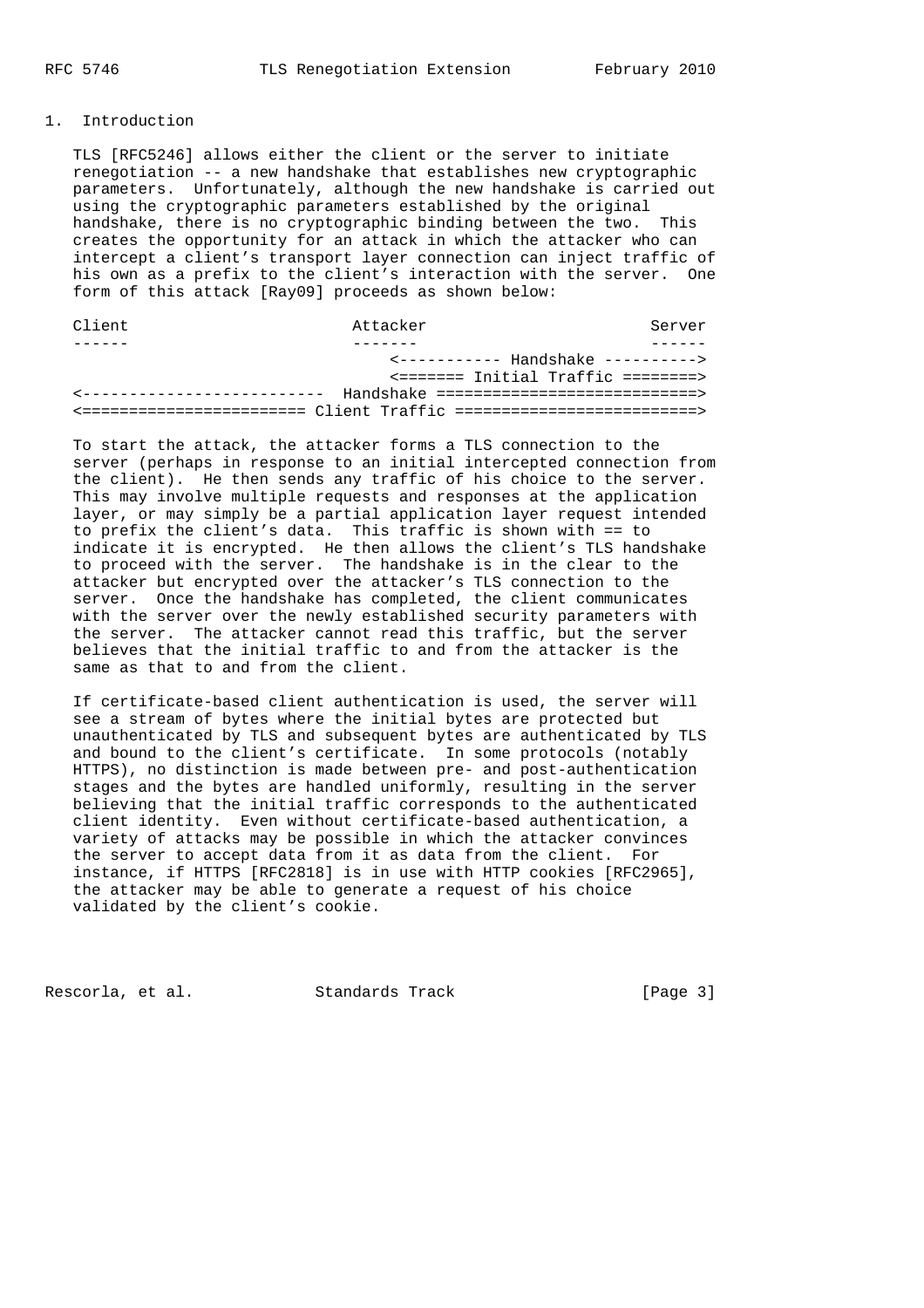Some protocols -- such as IMAP or SMTP -- have more explicit transitions between authenticated and unauthenticated phases and require that the protocol state machine be partly or fully reset at such transitions. If strictly followed, these rules may limit the effect of attacks. Unfortunately, there is no requirement for state machine resets at TLS renegotiation, and thus there is still a potential window of vulnerability, for instance, by prefixing a command that writes to an area visible by the attacker with a command by the client that includes his password, thus making the client's password visible to the attacker (note that this precise attack does not work with challenge-response authentication schemes, but other attacks may be possible). Similar attacks are available with SMTP, and in fact do not necessarily require the attacker to have an account on the target server.

 It is important to note that in both cases these attacks are possible because the client sends unsolicited authentication information without requiring any specific data from the server over the TLS connection. Protocols that require a round trip to the server over TLS before the client sends sensitive information are likely to be less vulnerable.

 These attacks can be prevented by cryptographically binding renegotiation handshakes to the enclosing TLS cryptographic parameters, thus allowing the server to differentiate renegotiation from initial negotiation, as well as preventing renegotiations from being spliced in between connections. An attempt by an attacker to inject himself as described above will result in a mismatch of the cryptographic binding and can thus be detected. The data used in the extension is similar to, but not the same as, the data used in the tls-unique and/or tls-unique-for-telnet channel bindings described in [TLS-CHANNEL-BINDINGS]; however, this extension is not a general purpose RFC 5056 [RFC5056] channel binding facility.

2. Conventions Used in This Document

 The key words "MUST", "MUST NOT", "REQUIRED", "SHALL", "SHALL NOT", "SHOULD", "SHOULD NOT", "RECOMMENDED", "MAY", and "OPTIONAL" in this document are to be interpreted as described in [RFC2119].

3. Secure Renegotiation Definition

3.1. Additional Connection State

 Both client and server need to store three additional values for each TLS connection state (see RFC 5246, Section 6.1). Note that these values are specific to connection (not a TLS session cache entry).

Rescorla, et al. Standards Track [Page 4]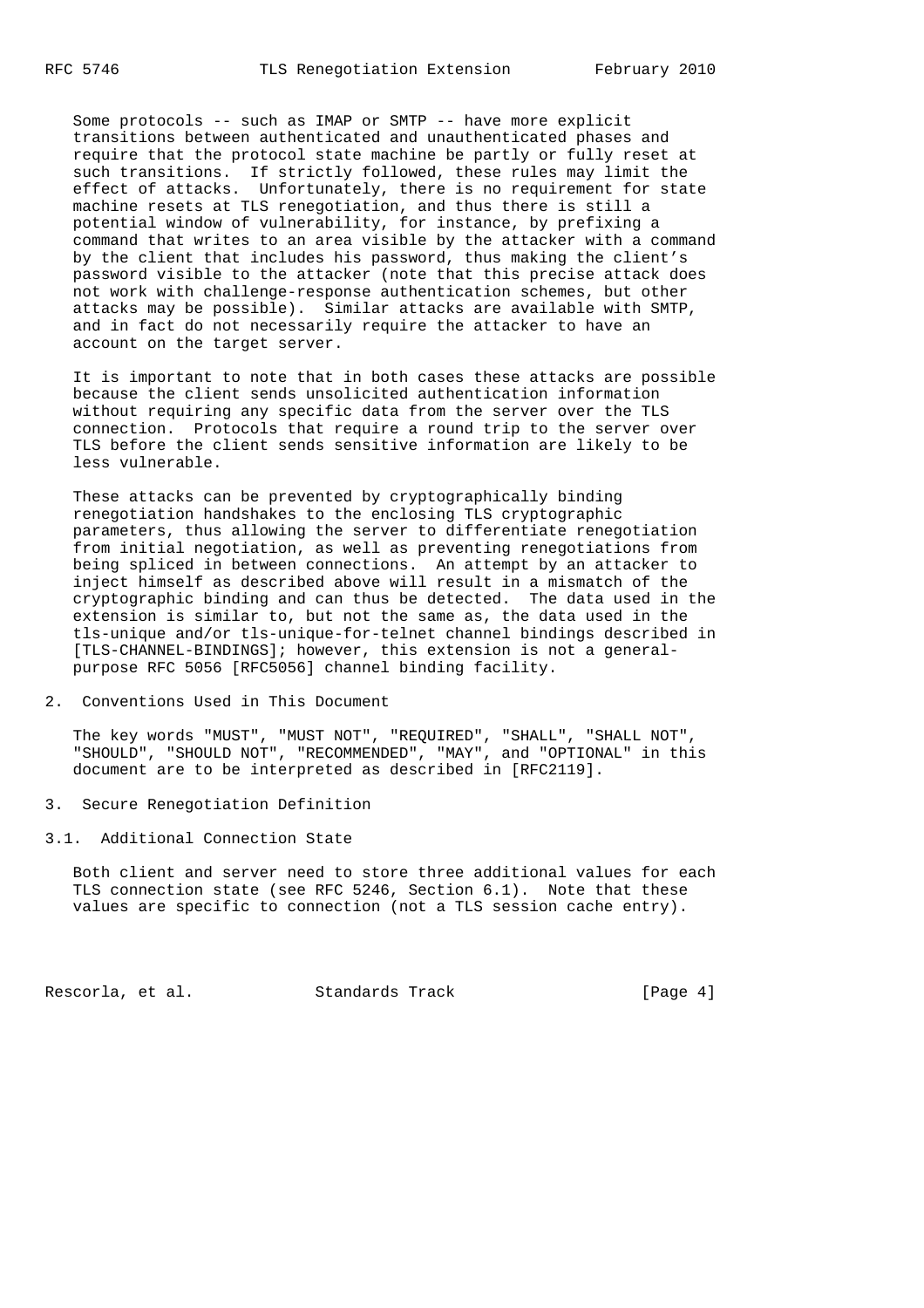- o a "secure\_renegotiation" flag, indicating whether secure renegotiation is in use for this connection.
- o "client\_verify\_data": the verify\_data from the Finished message sent by the client on the immediately previous handshake. For currently defined TLS versions and cipher suites, this will be a 12-byte value; for SSLv3, this will be a 36-byte value.
- o "server verify data": the verify data from the Finished message sent by the server on the immediately previous handshake.
- 3.2. Extension Definition

 This document defines a new TLS extension, "renegotiation\_info" (with extension type 0xff01), which contains a cryptographic binding to the enclosing TLS connection (if any) for which the renegotiation is being performed. The "extension data" field of this extension contains a "RenegotiationInfo" structure:

 struct { opaque renegotiated\_connection<0..255>; } RenegotiationInfo;

The contents of this extension are specified as follows.

- o If this is the initial handshake for a connection, then the "renegotiated\_connection" field is of zero length in both the ClientHello and the ServerHello. Thus, the entire encoding of the extension is ff 01 00 01 00. The first two octets represent the extension type, the third and fourth octets the length of the extension itself, and the final octet the zero length byte for the "renegotiated\_connection" field.
- o For ClientHellos that are renegotiating, this field contains the "client\_verify\_data" specified in Section 3.1.
- o For ServerHellos that are renegotiating, this field contains the concatenation of client\_verify\_data and server\_verify\_data. For current versions of TLS, this will be a 24-byte value (for SSLv3, it will be a 72-byte value).

 This extension also can be used with Datagram TLS (DTLS) [RFC4347]. Although, for editorial simplicity, this document refers to TLS, all requirements in this document apply equally to DTLS.

Rescorla, et al. Standards Track [Page 5]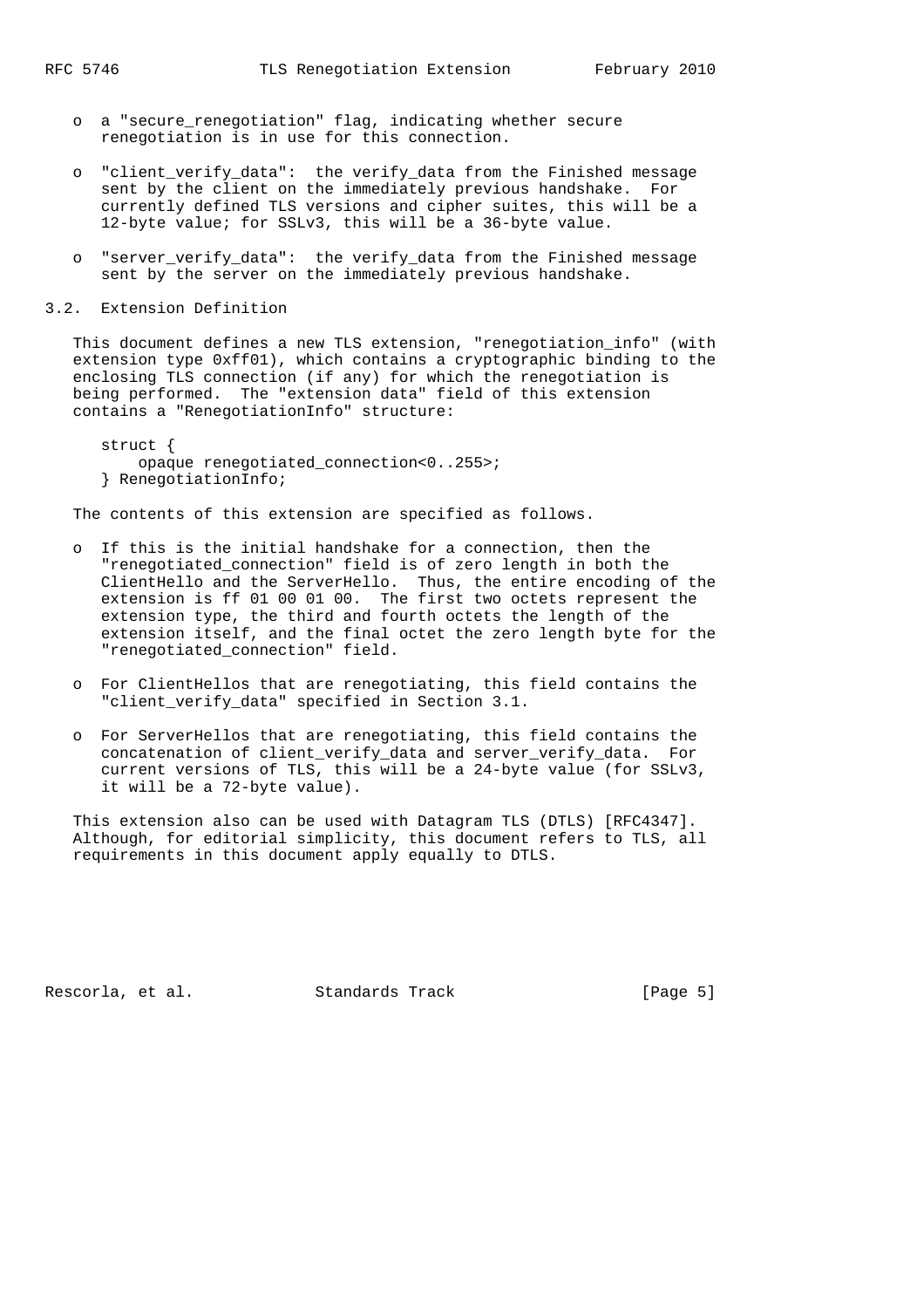3.3. Renegotiation Protection Request Signaling Cipher Suite Value

 Both the SSLv3 and TLS 1.0/TLS 1.1 specifications require implementations to ignore data following the ClientHello (i.e., extensions) if they do not understand it. However, some SSLv3 and TLS 1.0 implementations incorrectly fail the handshake in such a case. This means that clients that offer the "renegotiation\_info" extension may encounter handshake failures. In order to enhance compatibility with such servers, this document defines a second signaling mechanism via a special Signaling Cipher Suite Value (SCSV) "TLS\_EMPTY\_RENEGOTIATION\_INFO\_SCSV", with code point {0x00, 0xFF}. This SCSV is not a true cipher suite (it does not correspond to any valid set of algorithms) and cannot be negotiated. Instead, it has the same semantics as an empty "renegotiation\_info" extension, as described in the following sections. Because SSLv3 and TLS implementations reliably ignore unknown cipher suites, the SCSV may be safely sent to any server. The SCSV can also be included in the SSLv2 backward compatible CLIENT-HELLO (see Appendix E.2 of [RFC5246]).

 Note: a minimal client that does not support renegotiation at all can simply use the SCSV in all initial handshakes. The rules in the following sections will cause any compliant server to abort the handshake when it sees an apparent attempt at renegotiation by such a client.

3.4. Client Behavior: Initial Handshake

 Note that this section and Section 3.5 apply to both full handshakes and session resumption handshakes.

- o The client MUST include either an empty "renegotiation\_info" extension, or the TLS\_EMPTY\_RENEGOTIATION\_INFO\_SCSV signaling cipher suite value in the ClientHello. Including both is NOT RECOMMENDED.
- o When a ServerHello is received, the client MUST check if it includes the "renegotiation\_info" extension:
	- \* If the extension is not present, the server does not support secure renegotiation; set secure\_renegotiation flag to FALSE. In this case, some clients may want to terminate the handshake instead of continuing; see Section 4.1 for discussion.

Rescorla, et al. Standards Track [Page 6]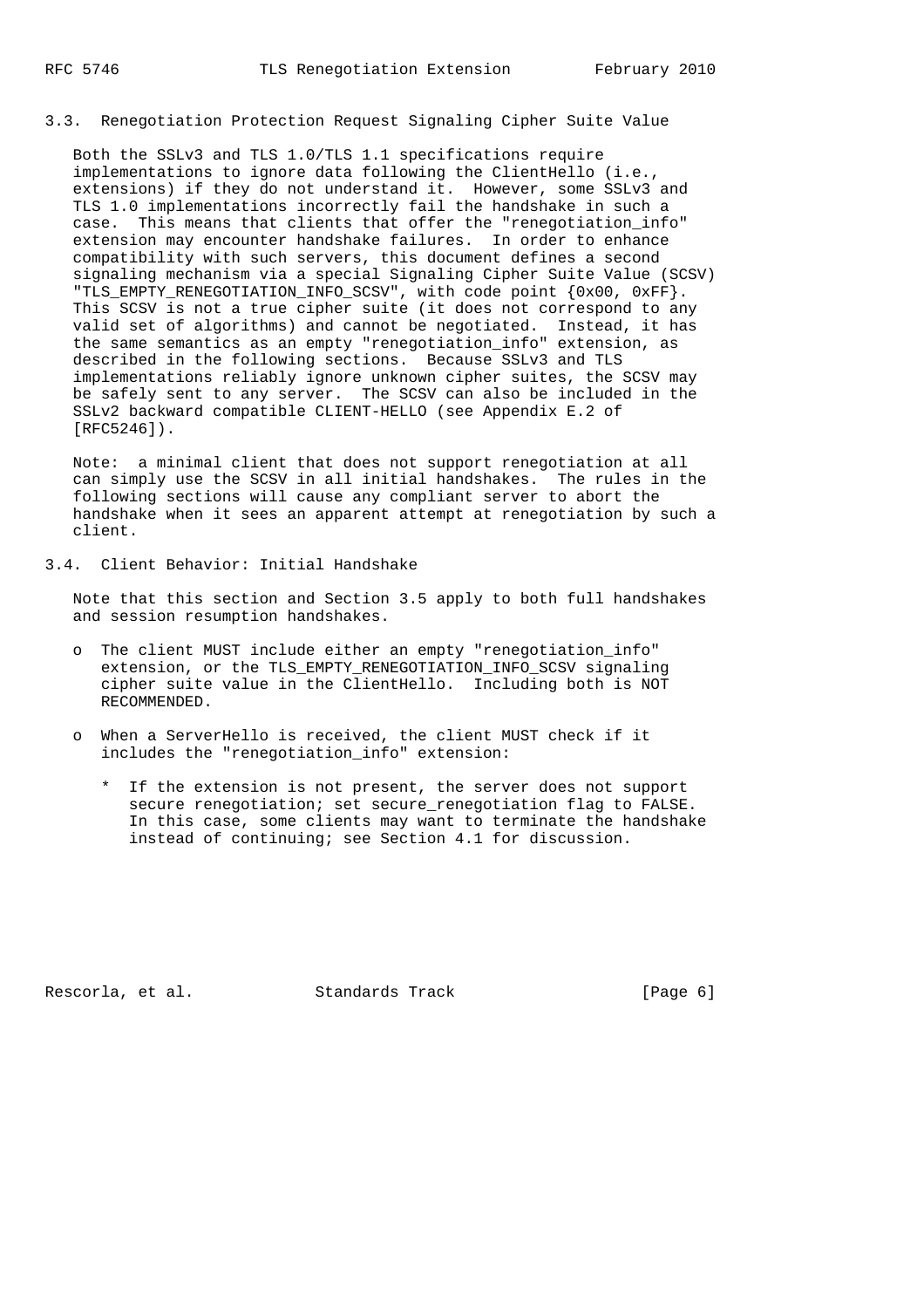\* If the extension is present, set the secure\_renegotiation flag to TRUE. The client MUST then verify that the length of the "renegotiated\_connection" field is zero, and if it is not, MUST abort the handshake (by sending a fatal handshake\_failure alert).

 Note: later in Section 3, "abort the handshake" is used as shorthand for "send a fatal handshake\_failure alert and terminate the connection".

- o When the handshake has completed, the client needs to save the client verify data and server verify data values for future use.
- 3.5. Client Behavior: Secure Renegotiation

 This text applies if the connection's "secure\_renegotiation" flag is set to TRUE (if it is set to FALSE, see Section 4.2).

- o The client MUST include the "renegotiation\_info" extension in the ClientHello, containing the saved client\_verify\_data. The SCSV MUST NOT be included.
- o When a ServerHello is received, the client MUST verify that the "renegotiation\_info" extension is present; if it is not, the client MUST abort the handshake.
- o The client MUST then verify that the first half of the "renegotiated\_connection" field is equal to the saved client\_verify\_data value, and the second half is equal to the saved server\_verify\_data value. If they are not, the client MUST abort the handshake.
- o When the handshake has completed, the client needs to save the new client\_verify\_data and server\_verify\_data values.
- 3.6. Server Behavior: Initial Handshake

 Note that this section and Section 3.7 apply to both full handshakes and session-resumption handshakes.

 o When a ClientHello is received, the server MUST check if it includes the TLS\_EMPTY\_RENEGOTIATION\_INFO\_SCSV SCSV. If it does, set the secure\_renegotiation flag to TRUE.

Rescorla, et al. Standards Track [Page 7]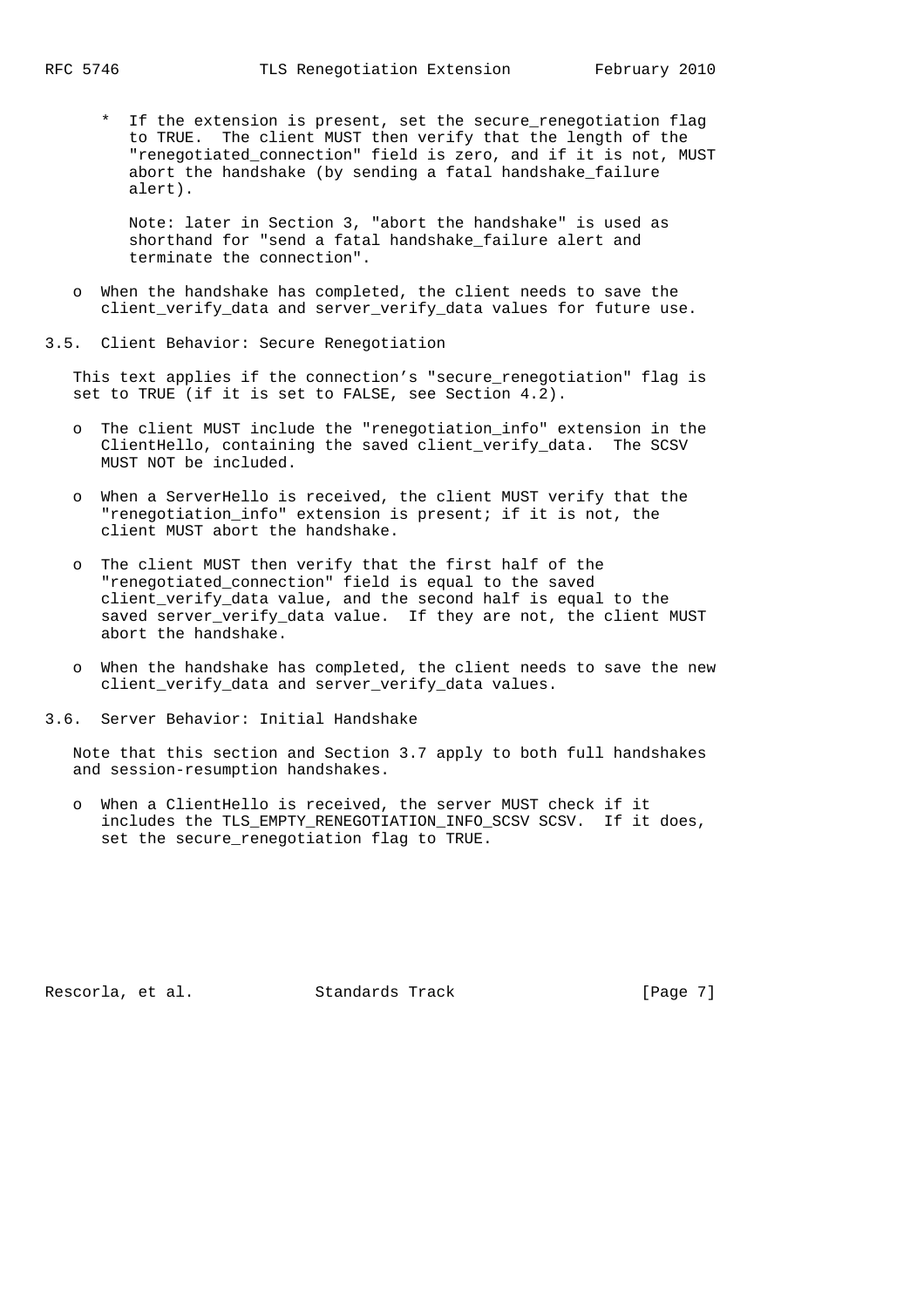- o The server MUST check if the "renegotiation\_info" extension is included in the ClientHello. If the extension is present, set secure renegotiation flag to TRUE. The server MUST then verify that the length of the "renegotiated\_connection" field is zero, and if it is not, MUST abort the handshake.
	- o If neither the TLS\_EMPTY\_RENEGOTIATION\_INFO\_SCSV SCSV nor the "renegotiation\_info" extension was included, set the secure renegotiation flag to FALSE. In this case, some servers may want to terminate the handshake instead of continuing; see Section 4.3 for discussion.
	- o If the secure\_renegotiation flag is set to TRUE, the server MUST include an empty "renegotiation\_info" extension in the ServerHello message.
	- o When the handshake has completed, the server needs to save the client\_verify\_data and server\_verify\_data values for future use.

 TLS servers implementing this specification MUST ignore any unknown extensions offered by the client and they MUST accept version numbers higher than their highest version number and negotiate the highest common version. These two requirements reiterate preexisting requirements in RFC 5246 and are merely stated here in the interest of forward compatibility.

 Note that sending a "renegotiation\_info" extension in response to a ClientHello containing only the SCSV is an explicit exception to the prohibition in RFC 5246, Section 7.4.1.4, on the server sending unsolicited extensions and is only allowed because the client is signaling its willingness to receive the extension via the TLS\_EMPTY\_RENEGOTIATION\_INFO\_SCSV SCSV. TLS implementations MUST continue to comply with Section 7.4.1.4 for all other extensions.

3.7. Server Behavior: Secure Renegotiation

 This text applies if the connection's "secure\_renegotiation" flag is set to TRUE (if it is set to FALSE, see Section 4.4).

- o When a ClientHello is received, the server MUST verify that it does not contain the TLS\_EMPTY\_RENEGOTIATION\_INFO\_SCSV SCSV. If the SCSV is present, the server MUST abort the handshake.
- o The server MUST verify that the "renegotiation\_info" extension is present; if it is not, the server MUST abort the handshake.

Rescorla, et al. Standards Track [Page 8]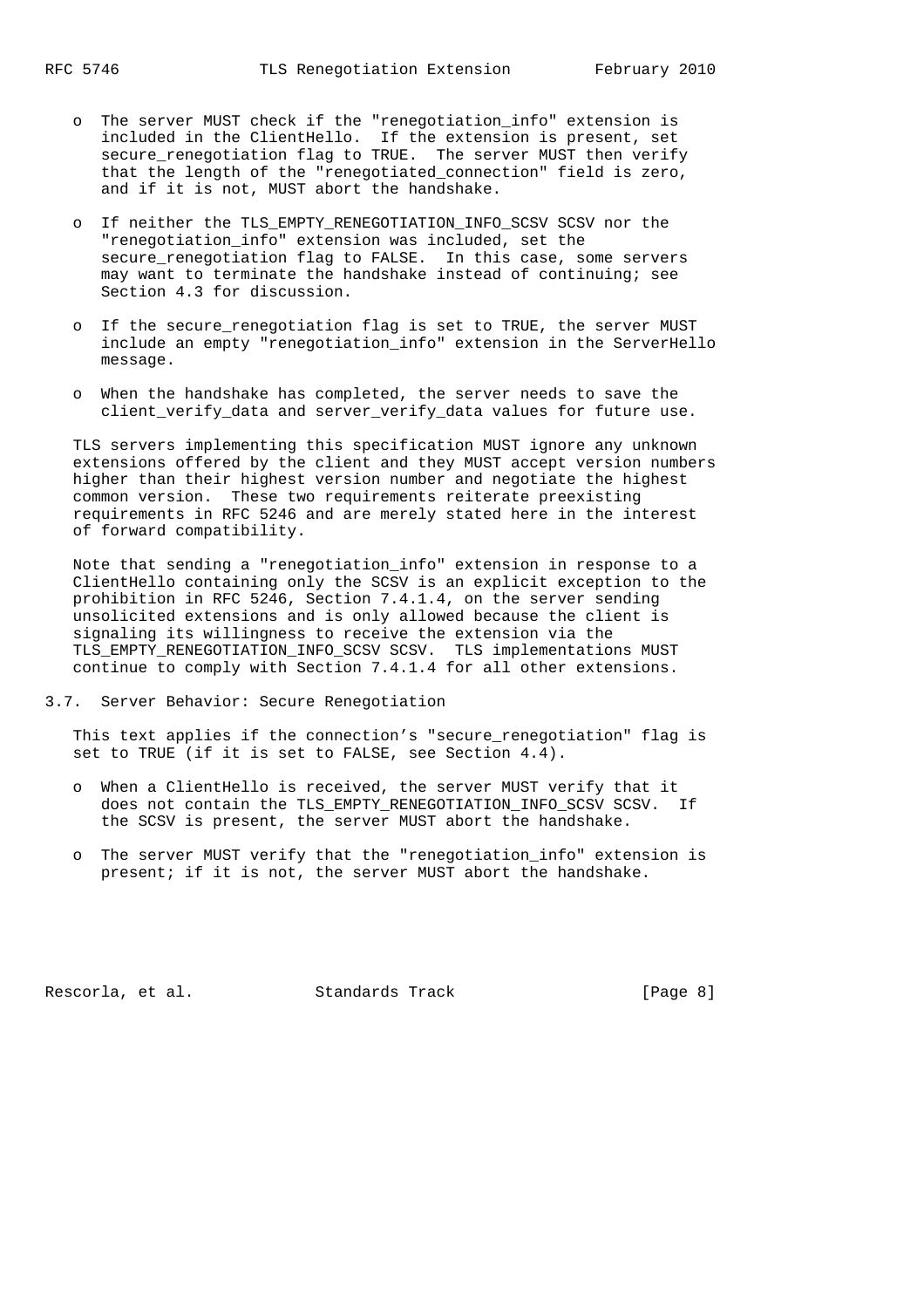- o The server MUST verify that the value of the "renegotiated\_connection" field is equal to the saved client\_verify\_data value; if it is not, the server MUST abort the handshake.
	- o The server MUST include a "renegotiation\_info" extension containing the saved client\_verify\_data and server\_verify\_data in the ServerHello.
	- o When the handshake has completed, the server needs to save the new client\_verify\_data and server\_verify\_data values.
- 4. Backward Compatibility

 Existing implementations that do not support this extension are widely deployed and, in general, must interoperate with newer implementations that do support it. This section describes considerations for backward compatible interoperation.

# 4.1. Client Considerations

 If a client offers the "renegotiation\_info" extension or the TLS\_EMPTY\_RENEGOTIATION\_INFO\_SCSV SCSV and the server does not reply with "renegotiation\_info" in the ServerHello, then this indicates that the server does not support secure renegotiation. Because some attacks (see Section 1) look like a single handshake to the client, the client cannot determine whether or not the connection is under attack. Note, however, that merely because the server does not acknowledge the extension does not mean that it is vulnerable; it might choose to reject all renegotiations and simply not signal it. However, it is not possible for the client to determine purely via TLS mechanisms whether or not this is the case.

 If clients wish to ensure that such attacks are impossible, they need to terminate the connection immediately upon failure to receive the extension without completing the handshake. Such clients MUST generate a fatal "handshake\_failure" alert prior to terminating the connection. However, it is expected that many TLS servers that do not support renegotiation (and thus are not vulnerable) will not support this extension either, so in general, clients that implement this behavior will encounter interoperability problems. There is no set of client behaviors that will guarantee security and achieve maximum interoperability during the transition period. Clients need to choose one or the other preference when dealing with potentially un-upgraded servers.

Rescorla, et al. Standards Track [Page 9]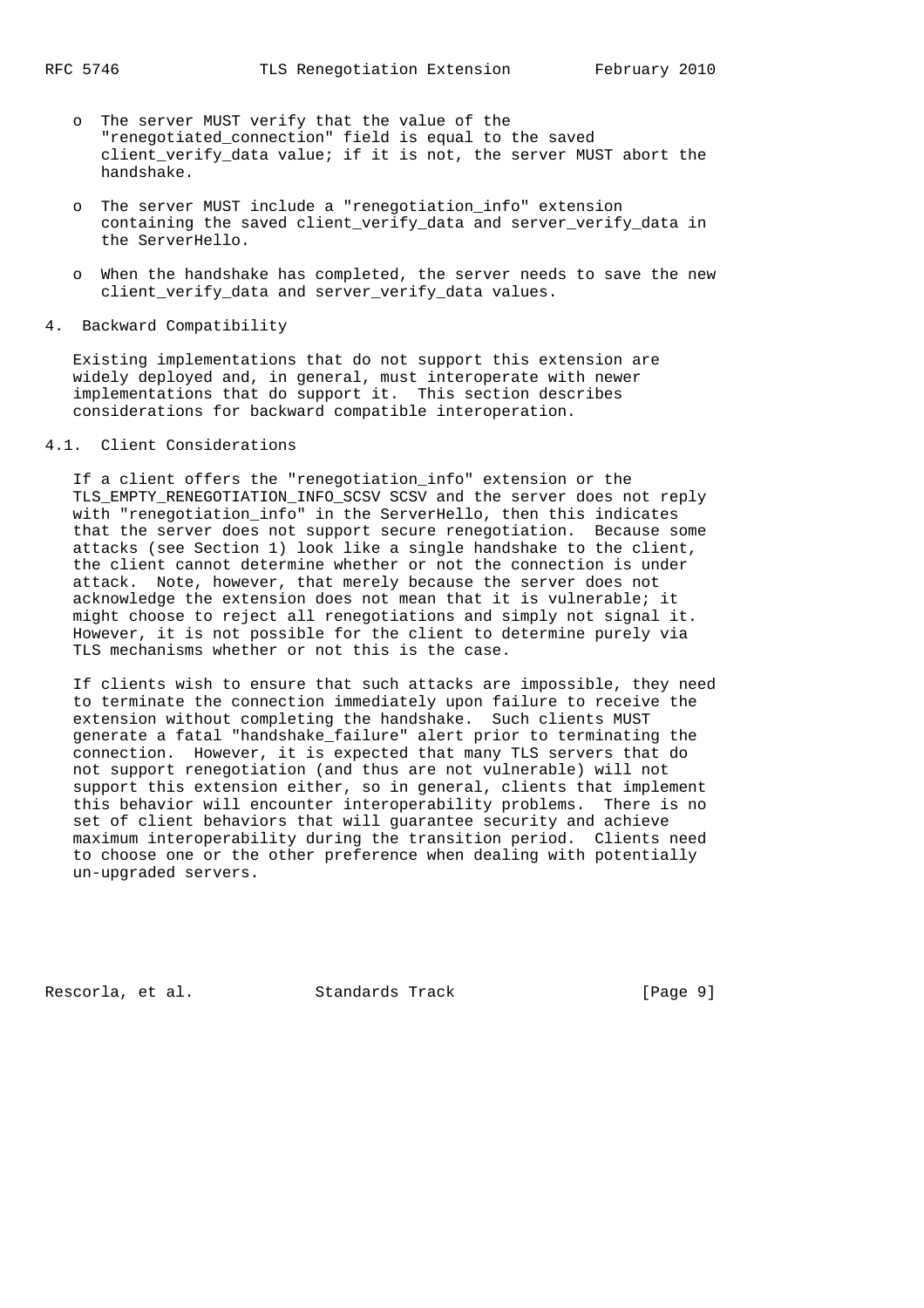## 4.2. Client Behavior: Legacy (Insecure) Renegotiation

This text applies if the connection's "secure renegotiation" flag is set to FALSE.

 It is possible that un-upgraded servers will request that the client renegotiate. It is RECOMMENDED that clients refuse this renegotiation request. Clients that do so MUST respond to such requests with a "no\_renegotiation" alert (RFC 5246 requires this alert to be at the "warning" level). It is possible that the apparently un-upgraded server is in fact an attacker who is then allowing the client to renegotiate with a different, legitimate, upgraded server. If clients nevertheless choose to renegotiate, they MUST behave as described below.

 Clients that choose to renegotiate MUST provide either the TLS\_EMPTY\_RENEGOTIATION\_INFO\_SCSV SCSV or "renegotiation\_info" in their ClientHello. In a legitimate renegotiation with an un-upgraded server, that server should ignore both of these signals. However, if the server (incorrectly) fails to ignore extensions, sending the "renegotiation\_info" extension may cause a handshake failure. Thus, it is permitted, though NOT RECOMMENDED, for the client to simply send the SCSV. This is the only situation in which clients are permitted to not send the "renegotiation\_info" extension in a ClientHello that is used for renegotiation.

 Note that in the case of a downgrade attack, if this is an initial handshake from the server's perspective, then use of the SCSV from the client precludes detection of this attack by the server (if this is a renegotiation from the server's perspective, then it will detect the attack). However, the attack will be detected by the client when the server sends an empty "renegotiation\_info" extension and the client is expecting one containing the previous verify\_data. By contrast, if the client sends the "renegotiation\_info" extension, then the server will immediately detect the attack.

 When the ServerHello is received, the client MUST verify that it does not contain the "renegotiation\_info" extension. If it does, the client MUST abort the handshake. (Because the server has already indicated it does not support secure renegotiation, the only way that this can happen is if the server is broken or there is an attack.)

### 4.3. Server Considerations

 If the client does not offer the "renegotiation\_info" extension or the TLS\_EMPTY\_RENEGOTIATION\_INFO\_SCSV SCSV, then this indicates that the client does not support secure renegotiation. Although the attack described in Section 1 looks like two handshakes to the

Rescorla, et al. Standards Track [Page 10]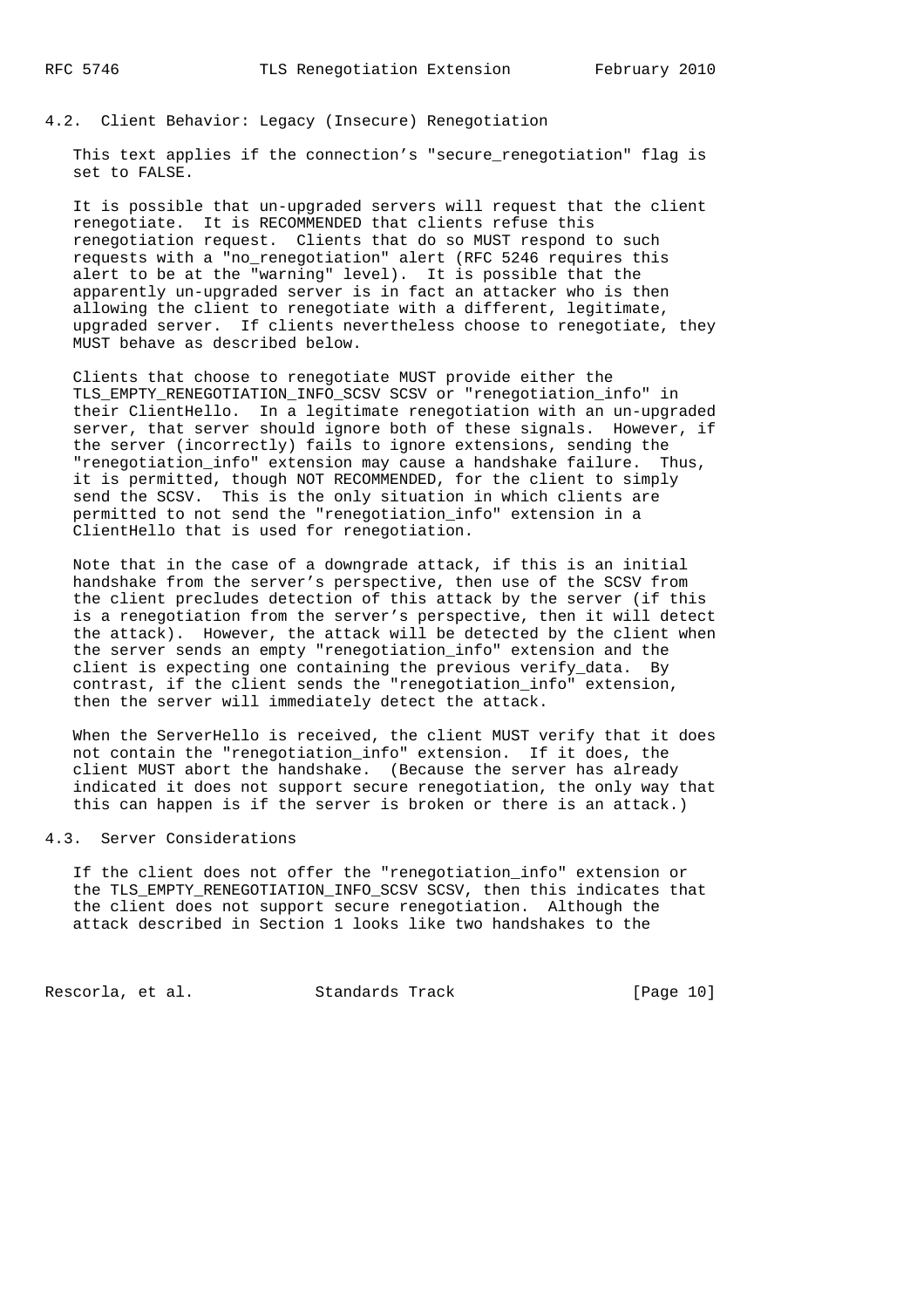server, other attacks may be possible in which the renegotiation is seen only by the client. If servers wish to ensure that such attacks are impossible, they need to terminate the connection immediately upon failure to negotiate the use of secure renegotiation. Servers that do choose to allow connections from unpatched clients can still prevent the attack described in Section 1 by refusing to renegotiate over those connections.

 In order to enable clients to probe, even servers that do not support renegotiation MUST implement the minimal version of the extension described in this document for initial handshakes, thus signaling that they have been upgraded.

4.4. Server Behavior: Legacy (Insecure) Renegotiation

 This text applies if the connection's "secure\_renegotiation" flag is set to FALSE.

 It is RECOMMENDED that servers not permit legacy renegotiation. If servers nevertheless do permit it, they MUST follow the requirements in this section.

- o When a ClientHello is received, the server MUST verify that it does not contain the TLS EMPTY RENEGOTIATION INFO SCSV SCSV. If the SCSV is present, the server MUST abort the handshake.
- o The server MUST verify that the "renegotiation\_info" extension is not present; if it is, the server MUST abort the handshake.

4.5. SSLv3

 While SSLv3 is not a protocol under IETF change control (see [SSLv3]), it was the original basis for TLS and most TLS implementations also support SSLv3. The IETF encourages SSLv3 implementations to adopt the "renegotiation\_info" extension and SCSV as defined in this document. The semantics of the SCSV and extension are identical to TLS stacks except for the size of the verify\_data values, which are 36 bytes long each. Note that this will require adding at least minimal extension processing to such stacks. Clients that support SSLv3 and offer secure renegotiation (either via SCSV or "renegotiation\_info") MUST accept the "renegotiation\_info" extension from the server, even if the server version is  $\{0x03, 0x00\}$ , and behave as described in this specification. TLS servers that support secure renegotiation and support SSLv3 MUST accept SCSV or the "renegotiation\_info" extension and respond as described in this specification even if the offered client version is  ${0x03, 0x00}.$ SSLv3 does not define the "no\_renegotiation" alert (and does

Rescorla, et al. Standards Track [Page 11]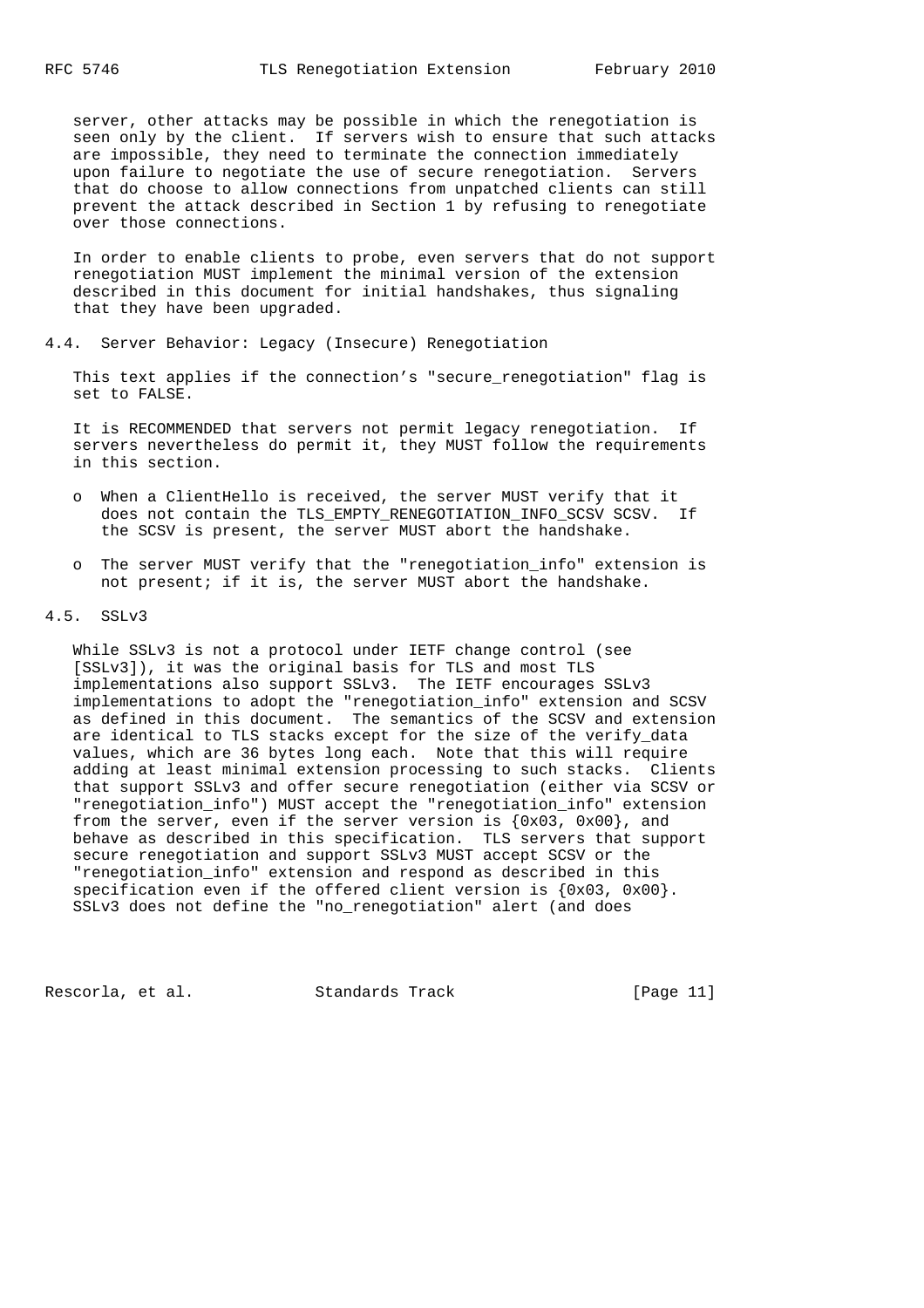not offer a way to indicate a refusal to renegotiate at a "warning" level). SSLv3 clients that refuse renegotiation SHOULD use a fatal handshake failure alert.

## 5. Security Considerations

 The extension described in this document prevents an attack on TLS. If this extension is not used, TLS renegotiation is subject to an attack in which the attacker can inject their own conversation with the TLS server as a prefix to the client's conversation. This attack is invisible to the client and looks like an ordinary renegotiation to the server. The extension defined in this document allows renegotiation to be performed safely. Servers SHOULD NOT allow clients to renegotiate without using this extension. Many servers can mitigate this attack simply by refusing to renegotiate at all.

 While this extension mitigates the man-in-the-middle attack described in the overview, it does not resolve all possible problems an application may face if it is unaware of renegotiation. For example, during renegotiation, either the client or the server can present a different certificate than was used earlier. This may come as a surprise to application developers (who might have expected, for example, that a "getPeerCertificates()" API call returns the same value if called twice), and might be handled in an insecure way.

 TLS implementations SHOULD provide a mechanism to disable and enable renegotiation.

 TLS implementers are encouraged to clearly document how renegotiation interacts with the APIs offered to applications (for example, which API calls might return different values on different calls, or which callbacks might get called multiple times).

 To make life simpler for applications that use renegotiation but do not expect the certificate to change once it has been authenticated, TLS implementations may also wish to offer the applications the option to abort the renegotiation if the peer tries to authenticate with a different certificate and/or different server name (in the server\_name extension) than was used earlier. TLS implementations may alternatively offer the option to disable renegotiation once the client certificate has been authenticated. However, enabling these options by default for all applications could break existing applications that depend on using renegotiation to change from one certificate to another. (For example, long-lived TLS connections could change to a renewed certificate; or renegotiation could select a different cipher suite that requires using a different certificate.)

Rescorla, et al. Standards Track [Page 12]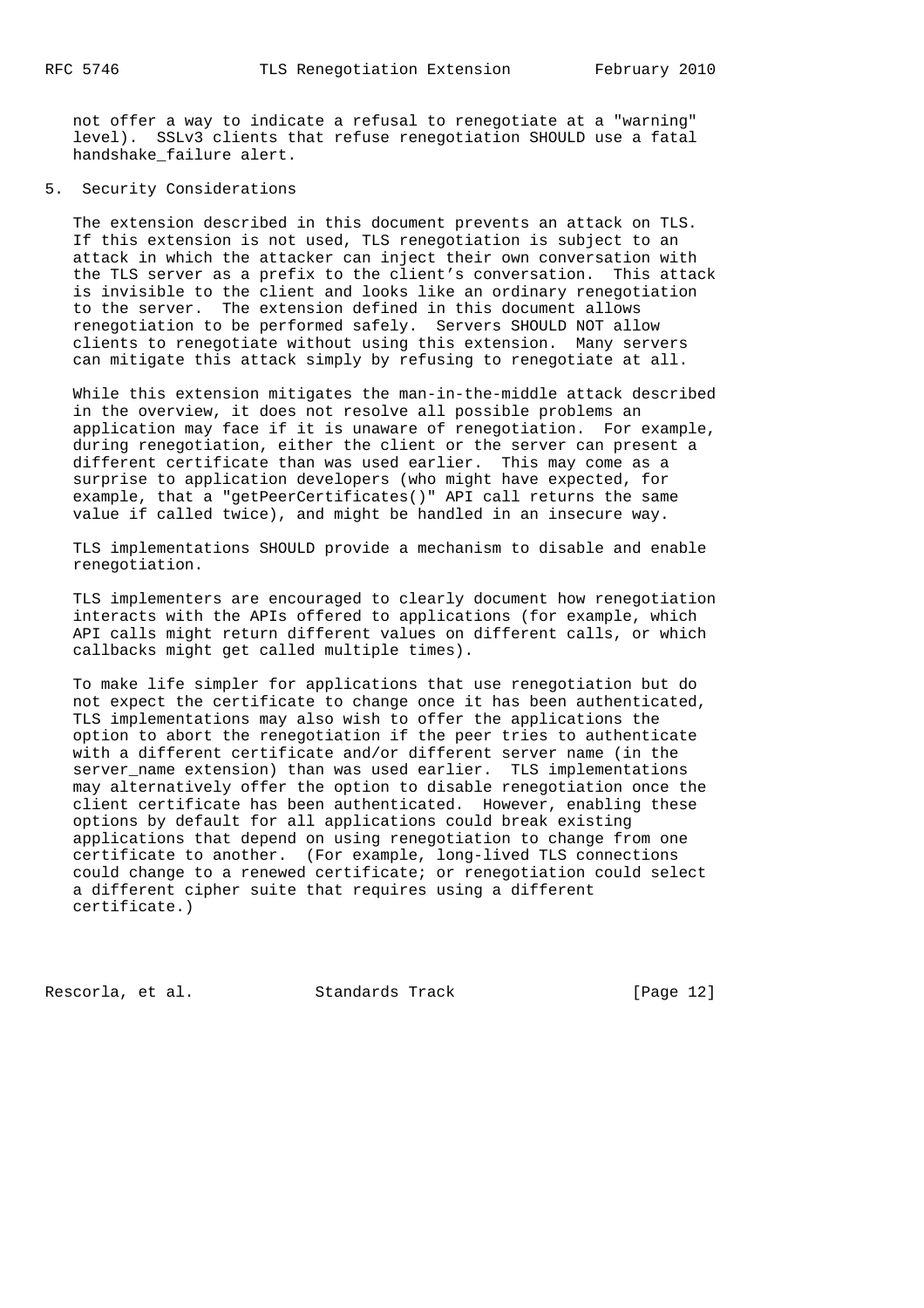Finally, designers of applications that depend on renegotiation are reminded that many TLS APIs represent application data as a simple octet stream; applications may not be able to determine exactly which application data octets were received before, during, or after renegotiation. Especially if the peer presents a different certificate during renegotiation, care is needed when specifying how the application should handle the data.

6. IANA Considerations

 IANA has added the extension code point 65281 (0xff01), which has been used for prototype implementations, for the "renegotiation info" extension to the TLS ExtensionType values registry.

 IANA has added TLS cipher suite number 0x00,0xFF with name TLS\_EMPTY\_RENEGOTIATION\_INFO\_SCSV to the TLS Cipher Suite registry.

7. Acknowledgements

 This vulnerability was originally discovered by Marsh Ray and independently rediscovered by Martin Rex. The general concept behind the extension described here was independently invented by Steve Dispensa, Nasko Oskov, and Eric Rescorla with refinements from Nelson Bolyard, Pasi Eronen, Michael D'Errico, Stephen Farrell, Michael Gray, David-Sarah Hopwood, Ben Laurie, David Makepeace, Bodo Moeller, Martin Rex, Peter Robinson, Jesse Walker, Nico Williams, and other members of the Project Mogul team and the TLS WG.

- 8. References
- 8.1. Normative References
	- [RFC2119] Bradner, S., "Key words for use in RFCs to Indicate Requirement Levels", BCP 14, RFC 2119, March 1997.
	- [RFC5246] Dierks, T. and E. Rescorla, "The Transport Layer Security (TLS) Protocol Version 1.2", RFC 5246, August 2008.
- 8.2. Informative References
	- [RFC4347] Rescorla, E. and N. Modadugu, "Datagram Transport Layer Security", RFC 4347, April 2006.
	- [RFC5056] Williams, N., "On the Use of Channel Bindings to Secure Channels", RFC 5056, November 2007.

Rescorla, et al. Standards Track [Page 13]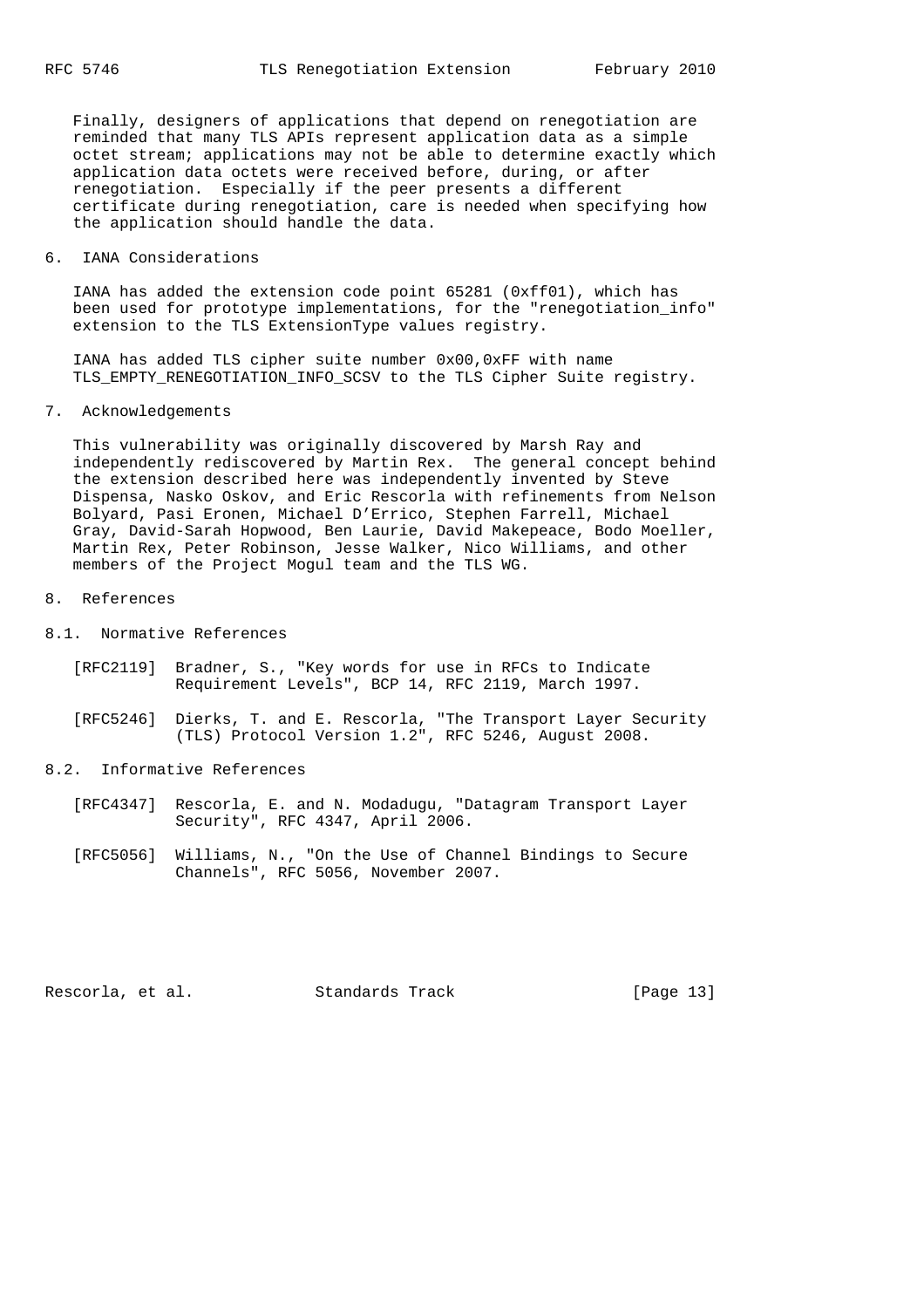[TLS-CHANNEL-BINDINGS] Altman, J., Williams, N., and L. Zhu, "Channel Bindings for TLS", Work in Progress, October 2009.

- [RFC2818] Rescorla, E., "HTTP Over TLS", RFC 2818, May 2000.
- [RFC2965] Kristol, D. and L. Montulli, "HTTP State Management Mechanism", RFC 2965, October 2000.
- [Ray09] Ray, M., "Authentication Gap in TLS Renegotiation", November 2009, <http://extendedsubset.com/?p=8>.
- [SSLv3] Freier, A., Karlton, P., and P. Kocher, "The SSL Protocol Version 3.0", Work in Progress, November 1996.

Rescorla, et al. Standards Track [Page 14]